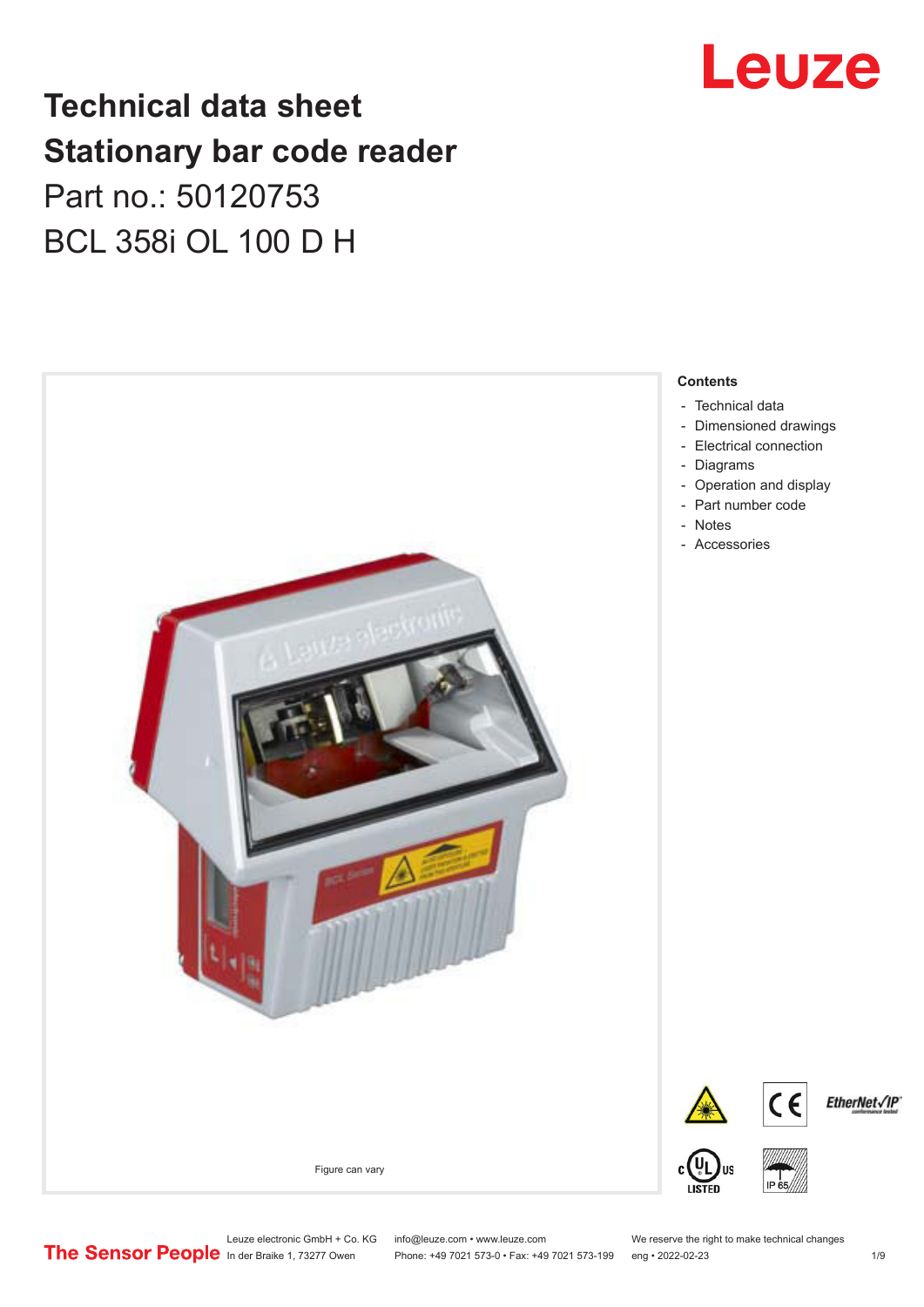## <span id="page-1-0"></span>**Technical data**

### **Basic data Series** BCL 300i **Special version Special version Heating Functions Functions Alignment mode** AutoConfig AutoControl AutoReflAct Code fragment technology Heating LED indicator Reference code comparison **Characteristic parameters MTTF** 110 years **Read data Code types, readable** 2/5 Interleaved Codabar Code 128 Code 39 Code 93 EAN 8/13 GS1 Databar Expanded GS1 Databar Limited GS1 Databar Omnidirectional

|                                            | UPC.            |
|--------------------------------------------|-----------------|
| Scanning rate, typical                     | $1.000$ scans/s |
| Bar codes per reading gate, max.<br>number | 64 Piece(s)     |

### **Optical data**

| <b>Reading distance</b>         | $80680$ mm                                                 |
|---------------------------------|------------------------------------------------------------|
| <b>Light source</b>             | Laser, Red                                                 |
| Wavelength                      | 655 nm                                                     |
| Laser class                     | 1, IEC/EN 60825-1:2014                                     |
| <b>Transmitted-signal shape</b> | Continuous                                                 |
| <b>Modulus size</b>             | $0.350.8$ mm                                               |
| <b>Reading method</b>           | Oscillating-mirror scanner                                 |
| <b>Beam deflection</b>          | Via rotating polygon wheel + stepping<br>motor with mirror |
| Light beam exit                 | Zero position at side at angle less than<br>$90^\circ$     |
| Oscillating mirror frequency    | 10 Hz                                                      |
| Max. swivel angle               | 15°                                                        |

#### **Electrical data**

#### **Protective circuit** Polarity reversal protection

| Performance data                               |              |
|------------------------------------------------|--------------|
| Supply voltage U <sub>p</sub>                  | 18  30 V. DC |
| Power consumption, max.                        | 45 W         |
|                                                |              |
| Inputs/outputs selectable                      |              |
| Output current, max.                           | 60 mA        |
| Number of inputs/outputs selectable 2 Piece(s) |              |

# Leuze

#### **Interface**

| <b>Type</b>                                                                                                 | <b>EtherNet IP</b>                                |
|-------------------------------------------------------------------------------------------------------------|---------------------------------------------------|
| <b>EtherNet IP</b>                                                                                          |                                                   |
| <b>Function</b>                                                                                             | Process                                           |
| <b>Address assignment</b>                                                                                   | <b>DHCP</b>                                       |
|                                                                                                             | Manual address assignment                         |
| <b>Switch functionality</b>                                                                                 | Integrated                                        |
| <b>Transmission speed</b>                                                                                   | 10 Mbit/s                                         |
|                                                                                                             | 100 Mbit/s                                        |
|                                                                                                             |                                                   |
| <b>Service interface</b>                                                                                    |                                                   |
| Type                                                                                                        | <b>USB 2.0</b>                                    |
| USB                                                                                                         |                                                   |
| <b>Function</b>                                                                                             | Configuration via software                        |
|                                                                                                             | Service                                           |
| <b>Connection</b>                                                                                           |                                                   |
| <b>Number of connections</b>                                                                                | 1 Piece(s)                                        |
|                                                                                                             |                                                   |
| <b>Connection 1</b>                                                                                         |                                                   |
| <b>Function</b>                                                                                             | <b>BUS IN</b>                                     |
|                                                                                                             | Connection to device                              |
|                                                                                                             | Data interface                                    |
|                                                                                                             | PWR / SW IN / OUT                                 |
|                                                                                                             | Service interface                                 |
| <b>Type of connection</b>                                                                                   | Plug connector, It is essential to use a          |
|                                                                                                             | connection unit when commissioning the<br>device. |
| No. of pins                                                                                                 | $32 - pin$                                        |
| Type                                                                                                        | Male                                              |
|                                                                                                             |                                                   |
| <b>Mechanical data</b>                                                                                      |                                                   |
| Design                                                                                                      | Cubic                                             |
| Dimension (W x H x L)                                                                                       | 125 mm x 58 mm x 110 mm                           |
| <b>Housing material</b>                                                                                     | Metal                                             |
| <b>Metal housing</b>                                                                                        | Diecast aluminum                                  |
| Lens cover material                                                                                         | Glass                                             |
| Net weight                                                                                                  | 580 g                                             |
| <b>Housing color</b>                                                                                        | Red                                               |
|                                                                                                             | Silver                                            |
| <b>Type of fastening</b>                                                                                    | Dovetail grooves                                  |
|                                                                                                             | Fastening on back                                 |
|                                                                                                             | Via optional mounting device                      |
|                                                                                                             |                                                   |
| <b>Operation and display</b>                                                                                |                                                   |
| Type of display                                                                                             | LED                                               |
|                                                                                                             | Monochromatic graphic display, 128 x 32           |
|                                                                                                             | pixels                                            |
| <b>Number of LEDs</b>                                                                                       | 2 Piece(s)                                        |
| Type of configuration                                                                                       | Via web browser                                   |
| <b>Environmental data</b>                                                                                   |                                                   |
|                                                                                                             |                                                   |
|                                                                                                             | $-3540 °C$                                        |
|                                                                                                             | $-20$ 70 °C                                       |
| Ambient temperature, operation<br>Ambient temperature, storage<br><b>Relative humidity (non-condensing)</b> | 090%                                              |
|                                                                                                             |                                                   |

**Input current, max.** 8 mA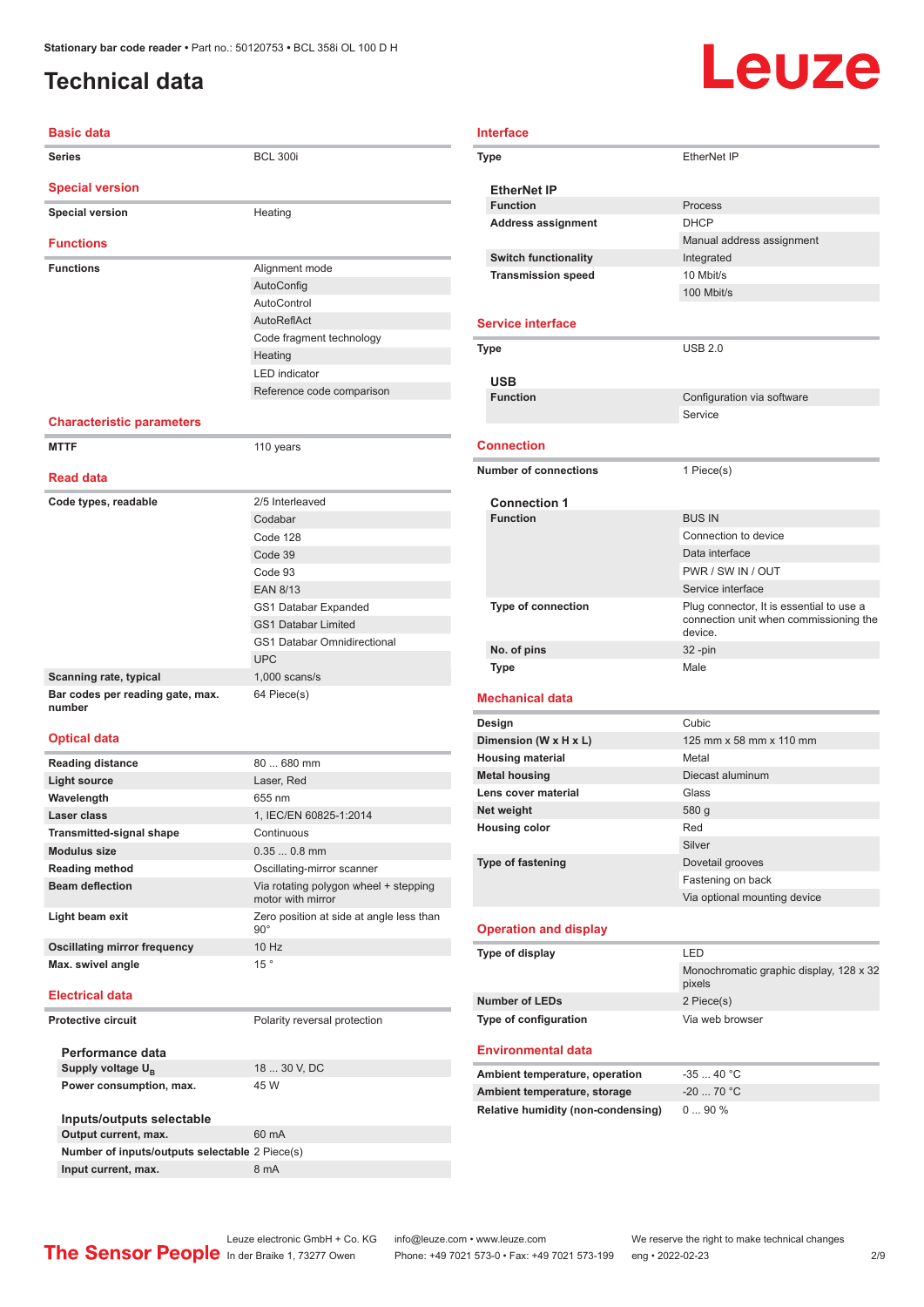## <span id="page-2-0"></span>**Technical data**

# Leuze

### **Certifications**

| Degree of protection                                               | IP 65                    |
|--------------------------------------------------------------------|--------------------------|
| <b>Protection class</b>                                            | $\mathbf{III}$           |
| <b>Certifications</b>                                              | c UL US                  |
| Test procedure for EMC in accordance                               | EN 55022                 |
| with standard                                                      | EN 61000-4-2, -3, -4, -6 |
| Test procedure for shock in<br>accordance with standard            | IEC 60068-2-27, test Ea  |
| Test procedure for continuous shock<br>in accordance with standard | IEC 60068-2-29, test Eb  |
| Test procedure for vibration in<br>accordance with standard        | IEC 60068-2-6, test Fc   |

#### **Classification**

| <b>Customs tariff number</b> | 84719000 |
|------------------------------|----------|
| <b>ECLASS 5.1.4</b>          | 27280102 |
| <b>ECLASS 8.0</b>            | 27280102 |
| <b>ECLASS 9.0</b>            | 27280102 |
| ECLASS 10.0                  | 27280102 |
| <b>ECLASS 11.0</b>           | 27280102 |
| ECLASS 12.0                  | 27280102 |
| <b>ETIM 5.0</b>              | EC002550 |
| <b>ETIM 6.0</b>              | EC002550 |
| <b>ETIM 7.0</b>              | EC002550 |

## **Dimensioned drawings**

All dimensions in millimeters









- B Swivel angle of the laser beam: ± 20 °
- C Deflection angle of the laser beam:  $\pm$  30 $^{\circ}$
- D M4 thread (5 deep)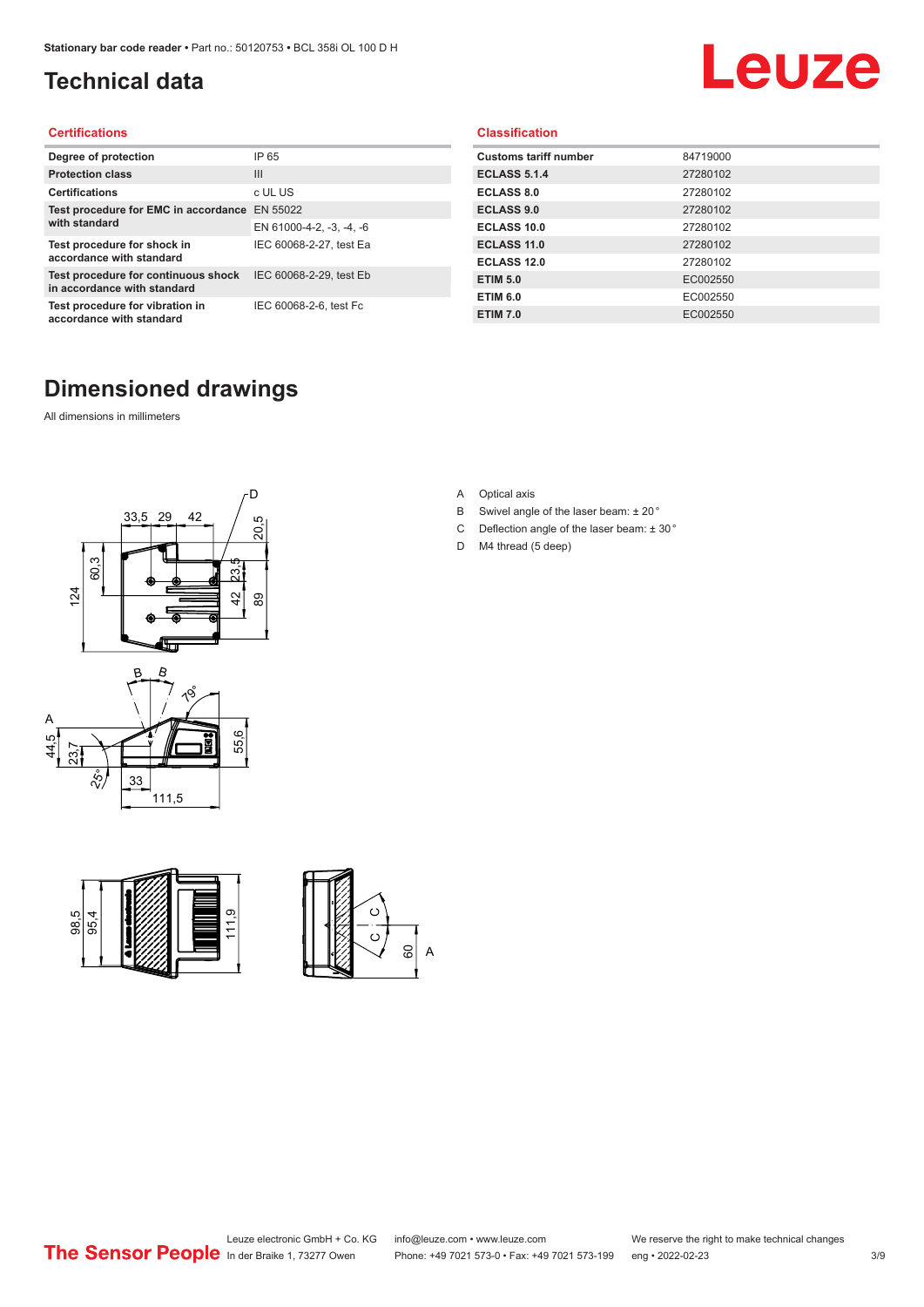## <span id="page-3-0"></span>**Electrical connection**

# Leuze

### **Connection 1**

| <b>Function</b>           | <b>BUS IN</b>                                                              |
|---------------------------|----------------------------------------------------------------------------|
|                           | Connection to device                                                       |
|                           | Data interface                                                             |
|                           | PWR / SW IN / OUT                                                          |
|                           | Service interface                                                          |
| <b>Type of connection</b> | Plug connector                                                             |
| <b>Type of connection</b> | It is essential to use a connection unit when<br>commissioning the device. |
| No. of pins               | $32 - pin$                                                                 |
| Type                      | Male                                                                       |

## **Diagrams**

### Reading field curve



x Reading field distance [mm]

y Reading field width [mm]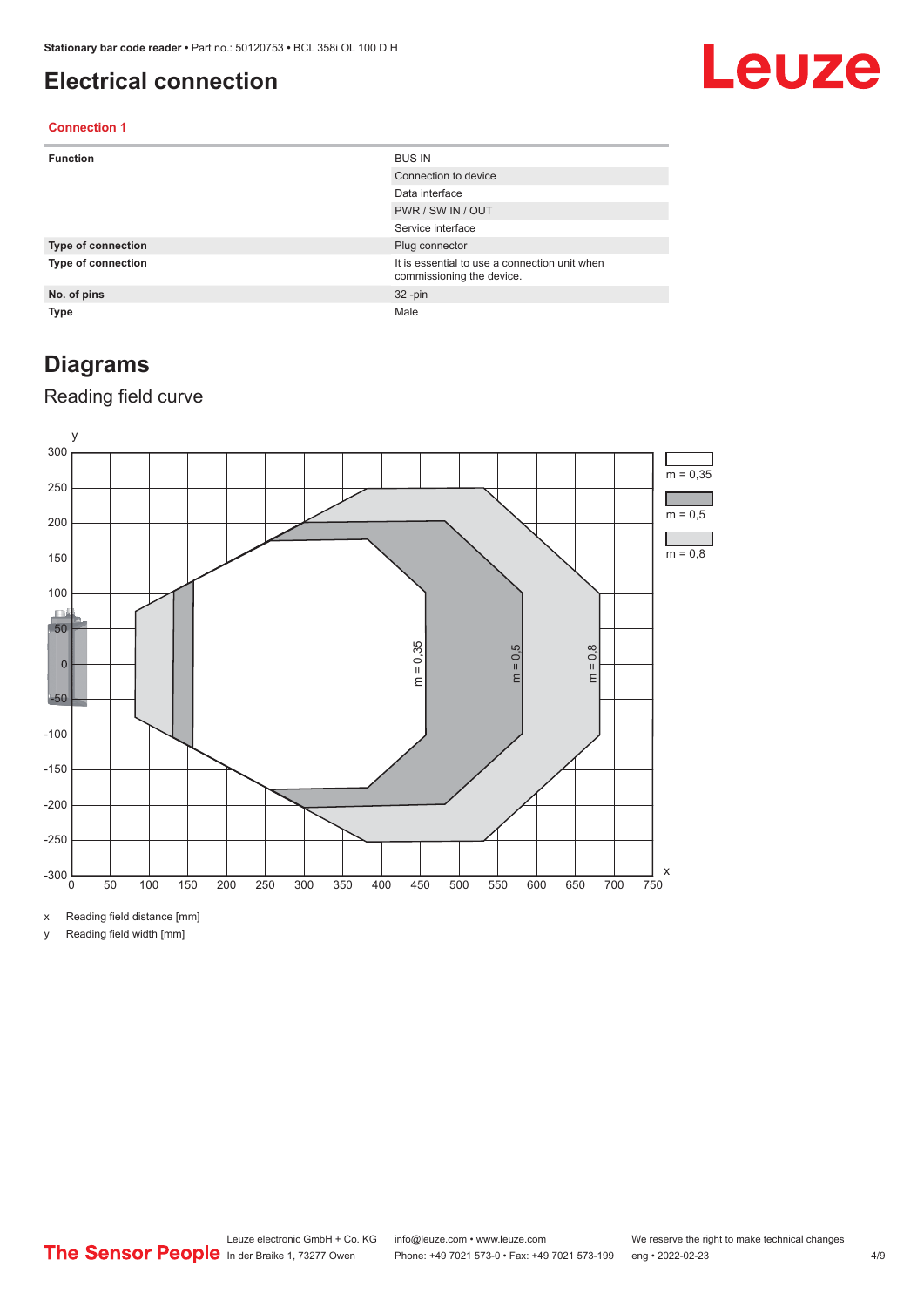## <span id="page-4-0"></span>**Diagrams**

# Leuze

### Lateral reading field curve



x Reading field distance [mm]

y Reading field height [mm]

## **Operation and display**

| LED            |            | <b>Display</b>                        | <b>Meaning</b>                  |  |
|----------------|------------|---------------------------------------|---------------------------------|--|
|                | <b>PWR</b> | Green, flashing                       | Device ok, initialization phase |  |
|                |            | Green, continuous light               | Device OK                       |  |
|                |            | Green, briefly off - on               | Reading successful              |  |
|                |            | green, briefly off - briefly red - on | Reading not successful          |  |
|                |            | Orange, continuous light              | Service mode                    |  |
|                |            | Red, flashing                         | Device OK, warning set          |  |
|                |            | Red, continuous light                 | Error, device error             |  |
| $\overline{2}$ | <b>NET</b> | Green, flashing                       | Initialization                  |  |
|                |            | Green, continuous light               | Bus operation ok                |  |
|                |            | Red, flashing                         | Communication error             |  |
|                |            | Red, continuous light                 | Bus error                       |  |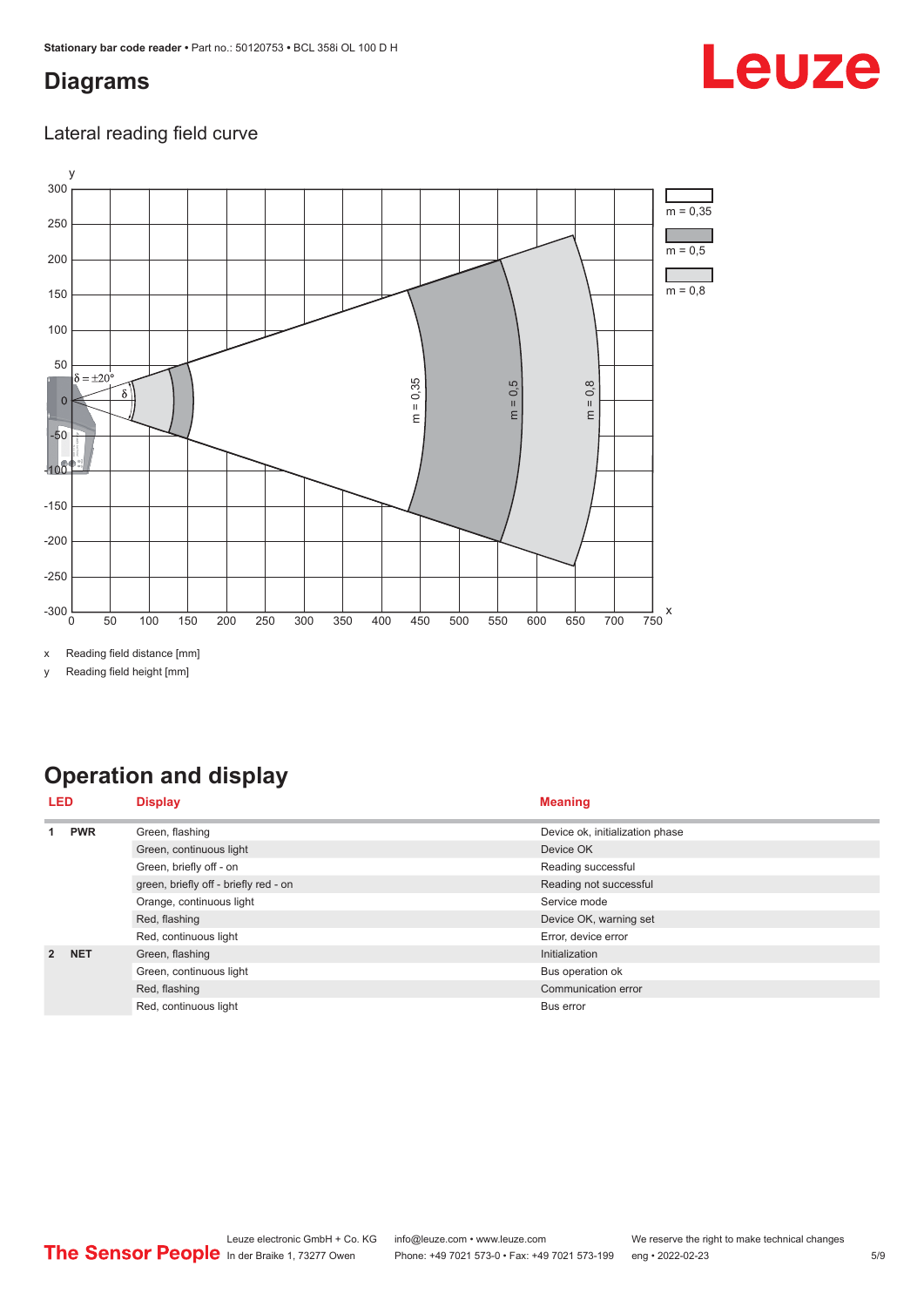## <span id="page-5-0"></span>**Part number code**

Part designation: **BCL XXXX YYZ AAA BB CCCC**



| <b>BCL</b>  | <b>Operating principle</b><br>BCL: bar code reader                                                                                                                                                                                       |
|-------------|------------------------------------------------------------------------------------------------------------------------------------------------------------------------------------------------------------------------------------------|
| <b>XXXX</b> | Series/interface (integrated fieldbus technology)<br>300i: RS 232 / RS 422 (stand-alone)<br>301i: RS 485 (multiNet slave)<br>304i: PROFIBUS DP<br>308i: EtherNet TCP/IP, UDP<br>338i: EtherCAT<br>348i: PROFINET RT<br>358i: EtherNet/IP |
| YY          | <b>Scanning principle</b><br>S: line scanner (single line)<br>R1: line scanner (raster)<br>O: oscillating-mirror scanner (oscillating mirror)                                                                                            |
| z           | <b>Optics</b><br>N: High Density (close)<br>M: Medium Density (medium distance)<br>F: Low Density (remote)<br>L: Long Range (very large distances)<br>J: ink-jet (depending on the application)                                          |
| <b>AAA</b>  | Beam exit<br>100: lateral<br>102: front                                                                                                                                                                                                  |
| <b>BB</b>   | <b>Special equipment</b><br>D: With display<br>H: With heating<br>DH: optionally with display and heating<br>P: plastic exit window                                                                                                      |
| <b>CCCC</b> | <b>Functions</b><br>F007: optimized process data structure                                                                                                                                                                               |
| <b>Note</b> |                                                                                                                                                                                                                                          |



 $\%$  A list with all available device types can be found on the Leuze website at www.leuze.com.

### **Notes**

**Observe intended use!** Λ  $\%$  This product is not a safety sensor and is not intended as personnel protection.  $\%$  The product may only be put into operation by competent persons.  $\%$  Only use the product in accordance with its intended use.

|  | <b>ATTENTION! LASER RADIATION - CLASS 1 LASER PRODUCT</b>                                                                                                                                                                                                  |
|--|------------------------------------------------------------------------------------------------------------------------------------------------------------------------------------------------------------------------------------------------------------|
|  | The device satisfies the requirements of IEC/EN 60825-1:2014 safety requlations for a product of laser class 1 and complies with 21 CFR 1040.10 except<br>for conformance with IEC 60825-1 Ed. 3., as described in Laser Notice No. 56, dated May 8, 2019. |
|  | $\%$ Observe the applicable statutory and local laser protection regulations.                                                                                                                                                                              |
|  | $\%$ The device must not be tampered with and must not be changed in any way.<br>There are no user-serviceable parts inside the device.<br>Repairs must only be performed by Leuze electronic GmbH + Co. KG.                                               |
|  |                                                                                                                                                                                                                                                            |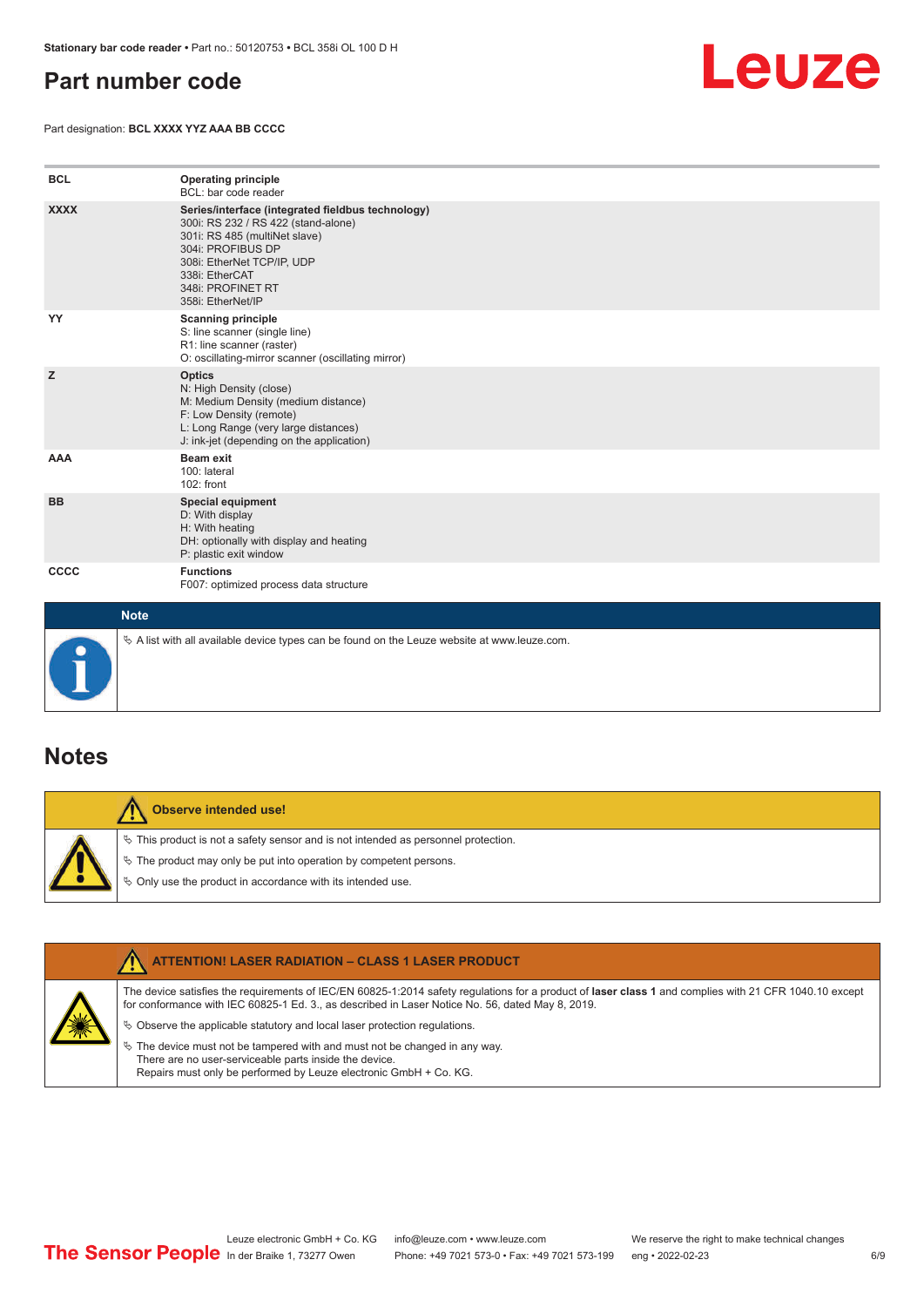# Leuze

## **Accessories**

## Connection technology - Connection cables

|  | Part no. | <b>Designation</b>             | <b>Article</b>   | <b>Description</b>                                                                                                                                                                            |
|--|----------|--------------------------------|------------------|-----------------------------------------------------------------------------------------------------------------------------------------------------------------------------------------------|
|  | 50132079 | KD U-M12-5A-V1-<br>050         | Connection cable | Connection 1: Connector, M12, Axial, Female, A-coded, 5-pin<br>Connection 2: Open end<br>Shielded: No<br>Cable length: 5,000 mm<br>Sheathing material: PVC                                    |
|  | 50135074 | <b>KS ET-M12-4A-P7-</b><br>050 | Connection cable | Suitable for interface: Ethernet<br>Connection 1: Connector, M12, Axial, Male, D-coded, 4-pin<br>Connection 2: Open end<br>Shielded: Yes<br>Cable length: 5,000 mm<br>Sheathing material: PUR |

## Connection technology - Interconnection cables

|   |     | Part no. | <b>Designation</b>                     | <b>Article</b>        | <b>Description</b>                                                                                                                                                                                                               |
|---|-----|----------|----------------------------------------|-----------------------|----------------------------------------------------------------------------------------------------------------------------------------------------------------------------------------------------------------------------------|
| Ħ | e   | 50117011 | <b>KB USB A - USB</b><br>miniB         | Service line          | Suitable for interface: USB<br>Connection 1: USB<br>Connection 2: USB<br>Shielded: Yes<br>Cable length: 1,500 mm<br>Sheathing material: PVC                                                                                      |
|   |     | 50137078 | <b>KSS ET-M12-4A-</b><br>M12-4A-P7-050 | Interconnection cable | Suitable for interface: Ethernet<br>Connection 1: Connector, M12, Axial, Male, D-coded, 4-pin<br>Connection 2: Connector, M12, Axial, Male, D-coded, 4-pin<br>Shielded: Yes<br>Cable length: 5,000 mm<br>Sheathing material: PUR |
|   | the | 50135081 | <b>KSS ET-M12-4A-</b><br>RJ45-A-P7-050 | Interconnection cable | Suitable for interface: Ethernet<br>Connection 1: Connector, M12, Axial, Male, D-coded, 4-pin<br>Connection 2: RJ45<br>Shielded: Yes<br>Cable length: 5,000 mm<br>Sheathing material: PUR                                        |

## Connection technology - Connection boxes

| Part no.   | <b>Designation</b> | <b>Article</b>  | <b>Description</b>                                                                                                               |
|------------|--------------------|-----------------|----------------------------------------------------------------------------------------------------------------------------------|
| 50120796 * | MK 358             | Connection unit | Suitable for: BCL 358i<br>Suitable for interface: EtherNet IP<br>Number of connections: 4 Piece(s)<br>Connection: Terminal       |
| 50120797 * | <b>MS 358</b>      | Connection unit | Suitable for: BCL 358i<br>Suitable for interface: EtherNet IP<br>Number of connections: 4 Piece(s)<br>Connection: Connector, M12 |

\* Necessary accessories, please order separately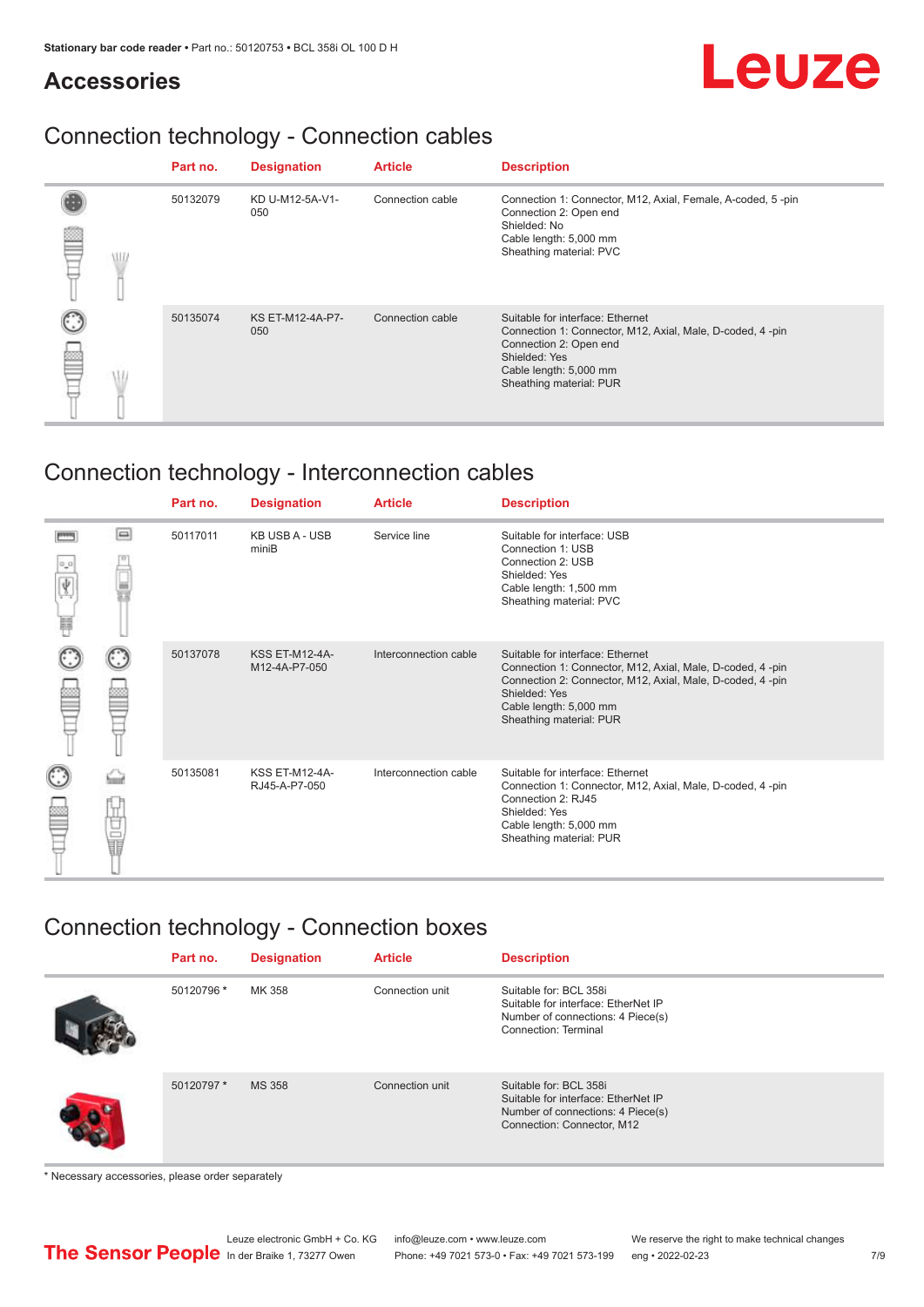## **Accessories**

# **Leuze**

## Mounting technology - Mounting brackets

|      | Part no. | <b>Designation</b> | <b>Article</b>  | <b>Description</b>                                                                                                                                                                            |
|------|----------|--------------------|-----------------|-----------------------------------------------------------------------------------------------------------------------------------------------------------------------------------------------|
| $-1$ | 50121433 | BT 300 W           | Mounting device | Design of mounting device: Angle, L-shape<br>Fastening, at system: Through-hole mounting<br>Mounting bracket, at device: Screw type<br>Type of mounting device: Adjustable<br>Material: Metal |

## Mounting technology - Rod mounts

| Part no. | <b>Designation</b> | <b>Article</b>  | <b>Description</b>                                                                                                                                                                                                                                                |
|----------|--------------------|-----------------|-------------------------------------------------------------------------------------------------------------------------------------------------------------------------------------------------------------------------------------------------------------------|
| 50121435 | BT 56 - 1          | Mounting device | Functions: Static applications<br>Design of mounting device: Mounting system<br>Fastening, at system: For 12 mm rod, For 14 mm rod, For 16 mm rod<br>Mounting bracket, at device: Clampable<br>Material: Metal<br>Tightening torque of the clamping jaws: $8 N·m$ |

## Mounting technology - Other

|   | Part no. | <b>Designation</b> | <b>Article</b>  | <b>Description</b>                                                                                                                                 |
|---|----------|--------------------|-----------------|----------------------------------------------------------------------------------------------------------------------------------------------------|
| Ш | 50124941 | <b>BTU 0300M-W</b> | Mounting device | Fastening, at system: Through-hole mounting<br>Mounting bracket, at device: Clampable, Groove mounting, Suited for M4<br>screws<br>Material: Metal |

## Reflective tapes for standard applications

| Part no. | <b>Designation</b> | <b>Article</b>  | <b>Description</b>                                                                                                                                               |
|----------|--------------------|-----------------|------------------------------------------------------------------------------------------------------------------------------------------------------------------|
| 50106119 | REF 4-A-100x100    | Reflective tape | Design: Rectangular<br>Reflective surface: 100 mm x 100 mm<br><b>Material: Plastic</b><br>Chemical designation of the material: PMMA<br>Fastening: Self-adhesive |

### Services

| Part no. | <b>Designation</b> | <b>Article</b> | <b>Description</b>                                                                                                                                                                                                                                                                                                                                                    |
|----------|--------------------|----------------|-----------------------------------------------------------------------------------------------------------------------------------------------------------------------------------------------------------------------------------------------------------------------------------------------------------------------------------------------------------------------|
| S981020  | CS30-E-212         | Hourly rate    | Details: Compilation of the application data, selection and suggestion of<br>suitable sensor system, drawing prepared as assembly sketch.<br>Conditions: Completed questionnaire or project specifications with a<br>description of the application have been provided.<br>Restrictions: Travel and accommodation charged separately and according to<br>expenditure. |